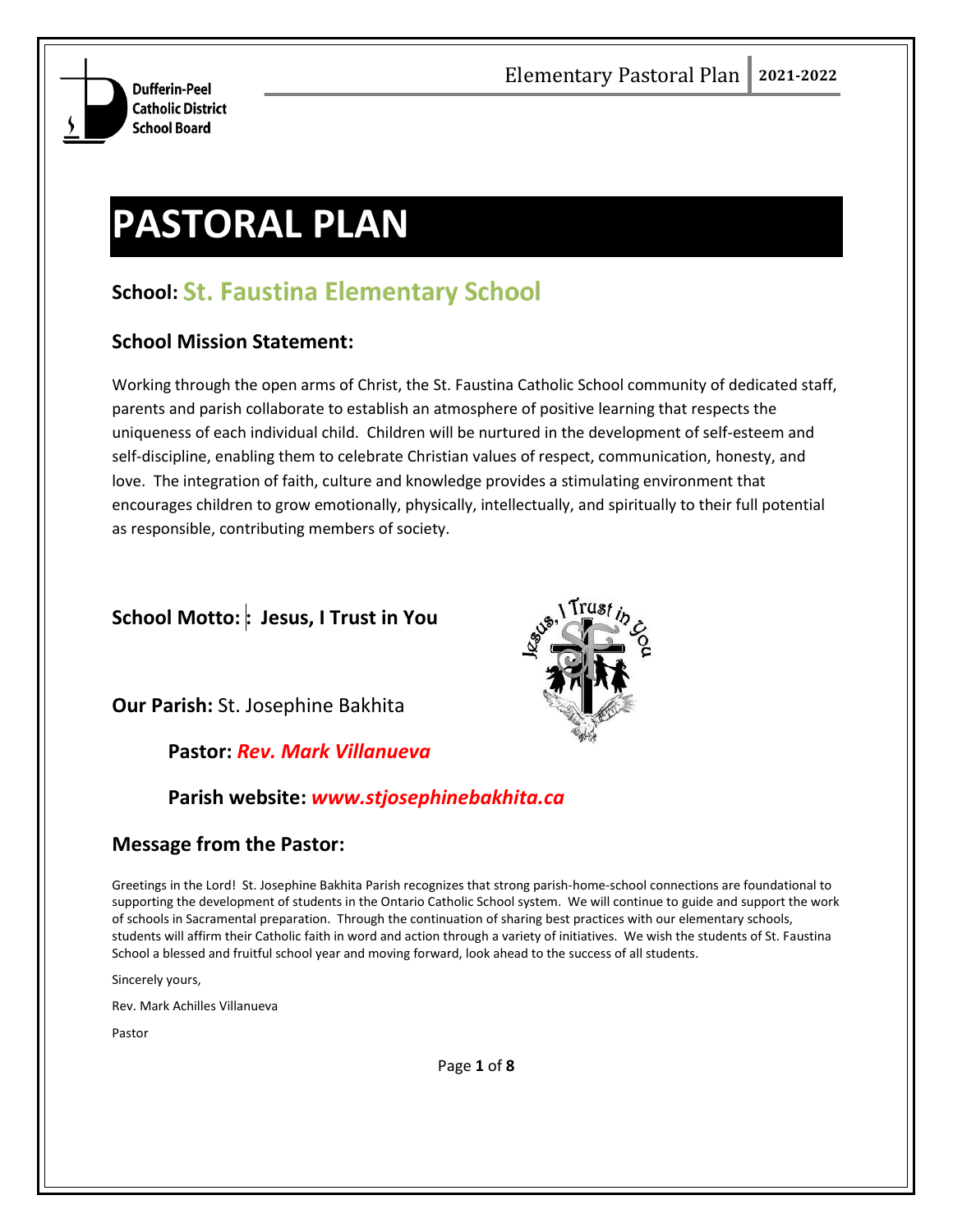# **Message from the Catholic School Council:**

St. Faustina School community strives to live the teachings of Christ, instilling these faith values in our children. The home, school, parish partnership is essential in our children's faith development ensuring that "each one called by name" reaches his or her potential through the Catholic Graduate Expectations. The Catholic School Council of St. Faustina School supports the work of staff, students, and parent community as we journey in faith together by promoting the vision, sacramental life and Catholic practices of St. Faustina School. We welcome all members of the community to share in our journey through the many celebrations, gatherings, and social justice initiatives held at St. Faustina.

## **Catholic Education Week -** May 1 – May 6, 2022

# **Catholic Education: Rebuild, Restore, Renew Together L'éducation catholique: Rebâtir, Restaurer, Renouveller Ensemble**

*Throughout Catholic Education Week, we ask you to reflect on the significance of Catholic education's presence and contribution in our Church, and in our society.*

# *"Behold, I make all things new."* **(Revelation 21:5)** *«Voici que je fais toutes choses nouvelles.»* **(Apocalypse 21,5)**

The sub-themes for Catholic Education Week 2022 are:

| Monday:    | Rediscover / Redécouvrir   |
|------------|----------------------------|
| Tuesday:   | Rebuild / Rebâtir          |
| Wednesday: | <b>Restore / Restaurer</b> |
| Thursday:  | <b>Renew / Renouveller</b> |
| Friday:    | Rejoice / Se réjouir       |

Liturgy, Retreat Activities, Classroom Celebrations

Page **2** of **8**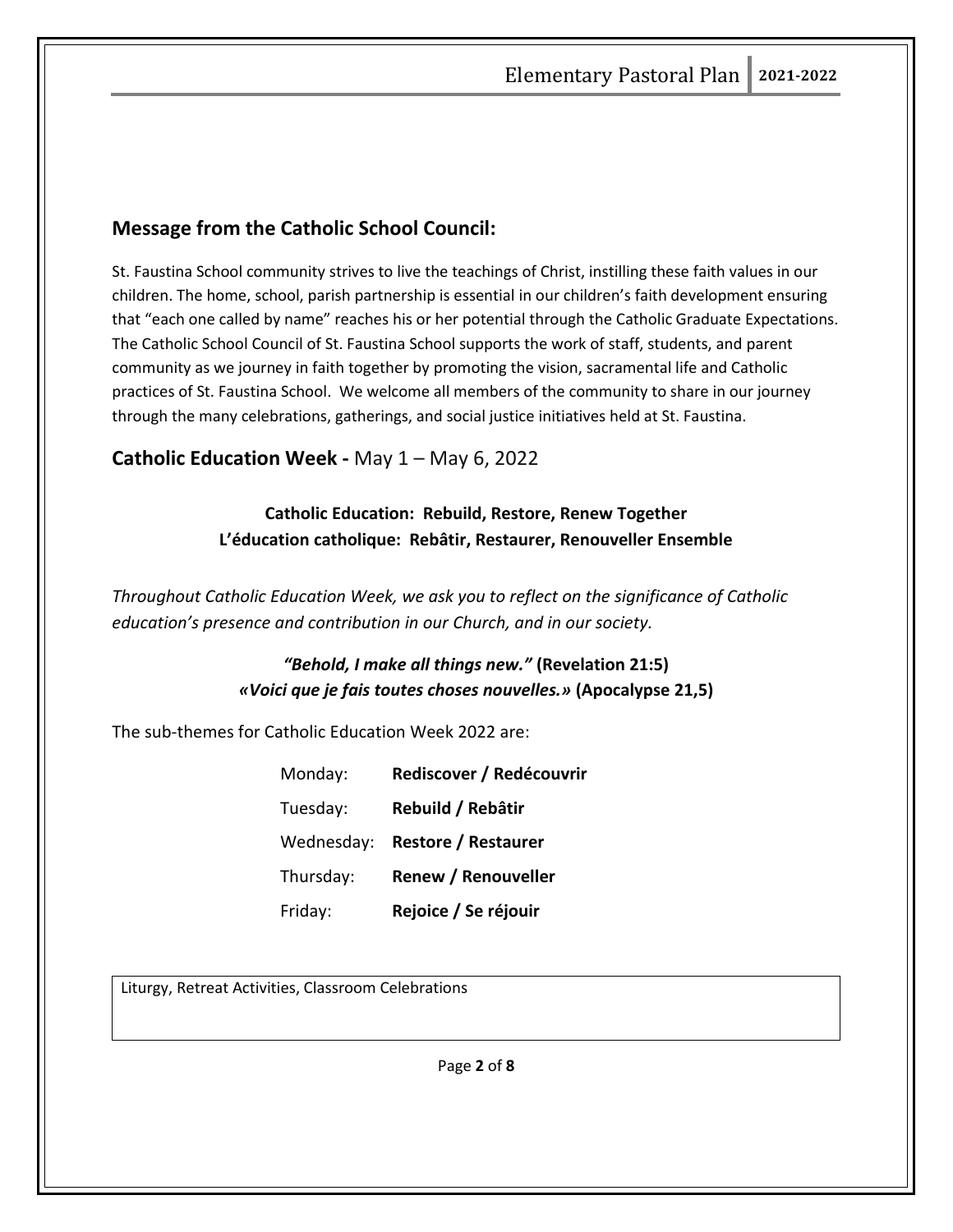# **Faith Formation:**

*Forming ourselves in our Catholic faith is a foundational element in helping each of us understand and live in the example of Christ.*

St. Faustina Catholic Elementary School promotes faith by having a vibrant Youth Faith Leaders program as well as Adult Faith Leaders who provide guidance, support, liturgical opportunities to support our staff at the school and our Mississauga North Family of Schools. Our school community continues to promote and empower our students to become discerning believers, effective communicators, reflective, creative and holistic thinkers, self-directed, responsible, lifelong learner, collaborative contributor, a caring family member and a responsible citizen. Through liturgy, word, and action we embrace and practice our Catholic responsibility and Gospel values.

- $\triangleright$  Faith Ambassador gatherings for staff
- ➢ Stations of the Cross
- $\triangleright$  School Wide Liturgical celebrations and gatherings
- $\triangleright$  Staff Liturgies and Reflections
- $\triangleright$  Student led morning prayers
- $\triangleright$  Daily classroom prayer: beginning of the day, lunch and dismissal
- ➢ Daily Religious/Family Life Education
- ➢ Staff PD opportunities, "When Faith Meets Pedagogy," religion in-services
- $\triangleright$  Informal living and teaching of our faith occurs throughout our day in our treatment/respect of others

Sacramental retreats

#### **Sacramental Preparation:**

*As Catholics, we understand sacraments to be "outward signs instituted by Christ to give grace." Together in partnership with our parish, we support the preparation of God's children in receiving the sacraments.*

| Event                        | Grade 2                       | Grade 7    |
|------------------------------|-------------------------------|------------|
| Sacrament of Reconciliation  | April 4-8 <sup>th</sup> @ 4pm |            |
| <b>First Communion</b>       | May 7 @ noon                  |            |
| Confirmation                 |                               | <b>TBA</b> |
|                              |                               |            |
| Dates to be determined after |                               |            |
| Registration                 |                               |            |

#### **Liturgical Celebrations:**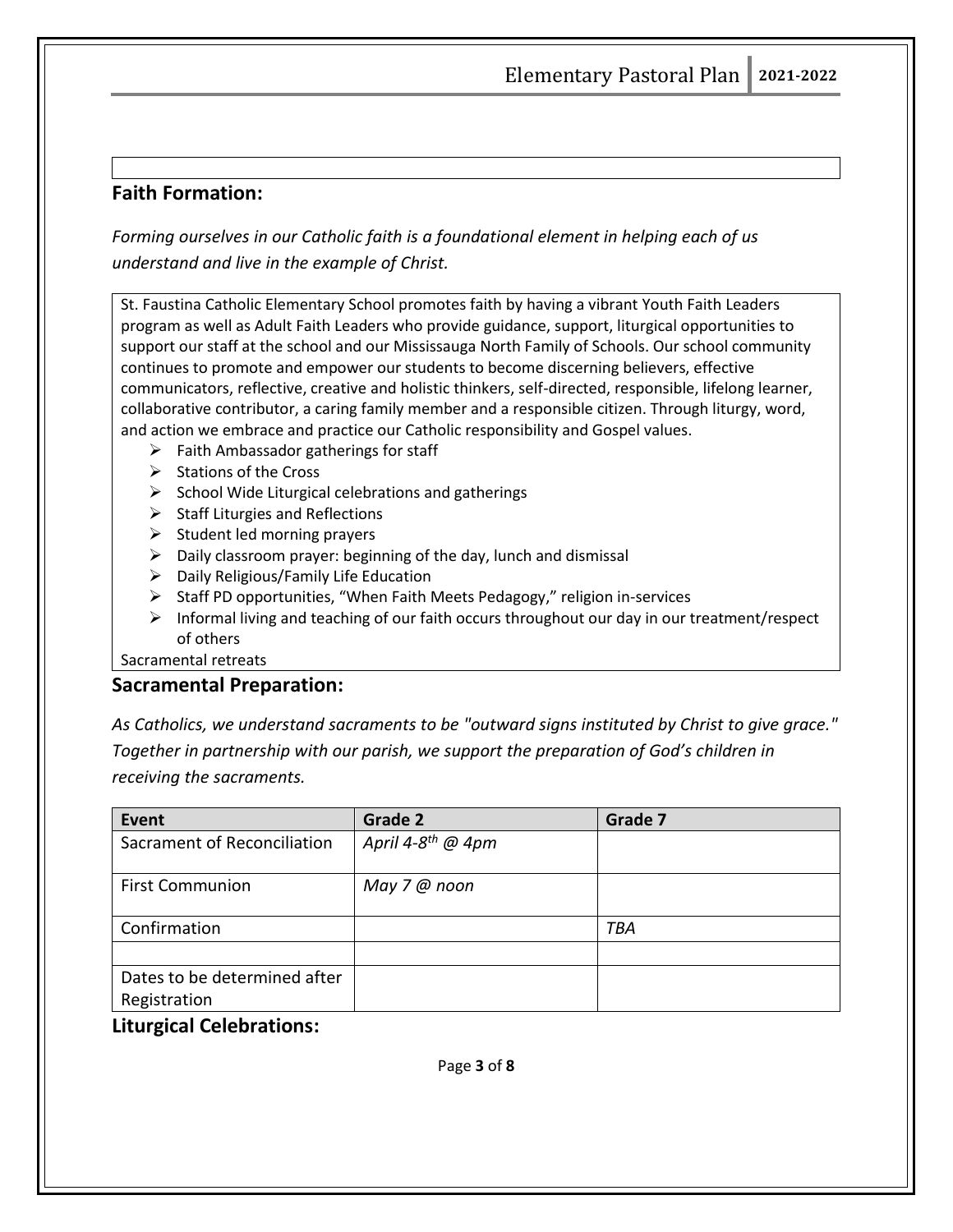*The Liturgical calendar is marked by the gathering in community to celebrate the Eucharist and* 

| <b>Celebration</b>           | <b>Date</b>     |
|------------------------------|-----------------|
| <b>Opening School Mass</b>   | October 7, 2021 |
| <b>Advent Mass</b>           | <b>TBA</b>      |
| Ash Wednesday Liturgy        | <b>TBA</b>      |
| <b>Easter Mass</b>           | <b>TBA</b>      |
| Crowning of Mary Liturgy     | <b>TBA</b>      |
| Year End/ Graduation Liturgy | <b>TBA</b>      |

# **Social Justice / Outreach Activities / Charities:**

*Catholic Social Teachings of the Church root our actions in supporting human dignity and the preferential option of the poor which calls us to serve the most vulnerable in the world.*

At St. Faustina School, students are encouraged to look beyond themselves to the needs of others. Students are involved in local, regional, national and international outreach. As a faith community, we may be called to be involved in outreach that is not listed below.

| September | Terry Fox Run                                                         |
|-----------|-----------------------------------------------------------------------|
| October   | Food Drive Eden Food For Change                                       |
| November  | Candies for Kids - Canadian Food For Children                         |
| December  | Christmas Outreach - St. Vincent de Paul                              |
| January   | Service Project at Dr. Simone's Warehouse (Canadia Food For Children) |
| March     | Share Life                                                            |
| April     | Food Drive                                                            |

**Recognizing Ontario Catholic School Graduate Expectations:**

Page **4** of **8**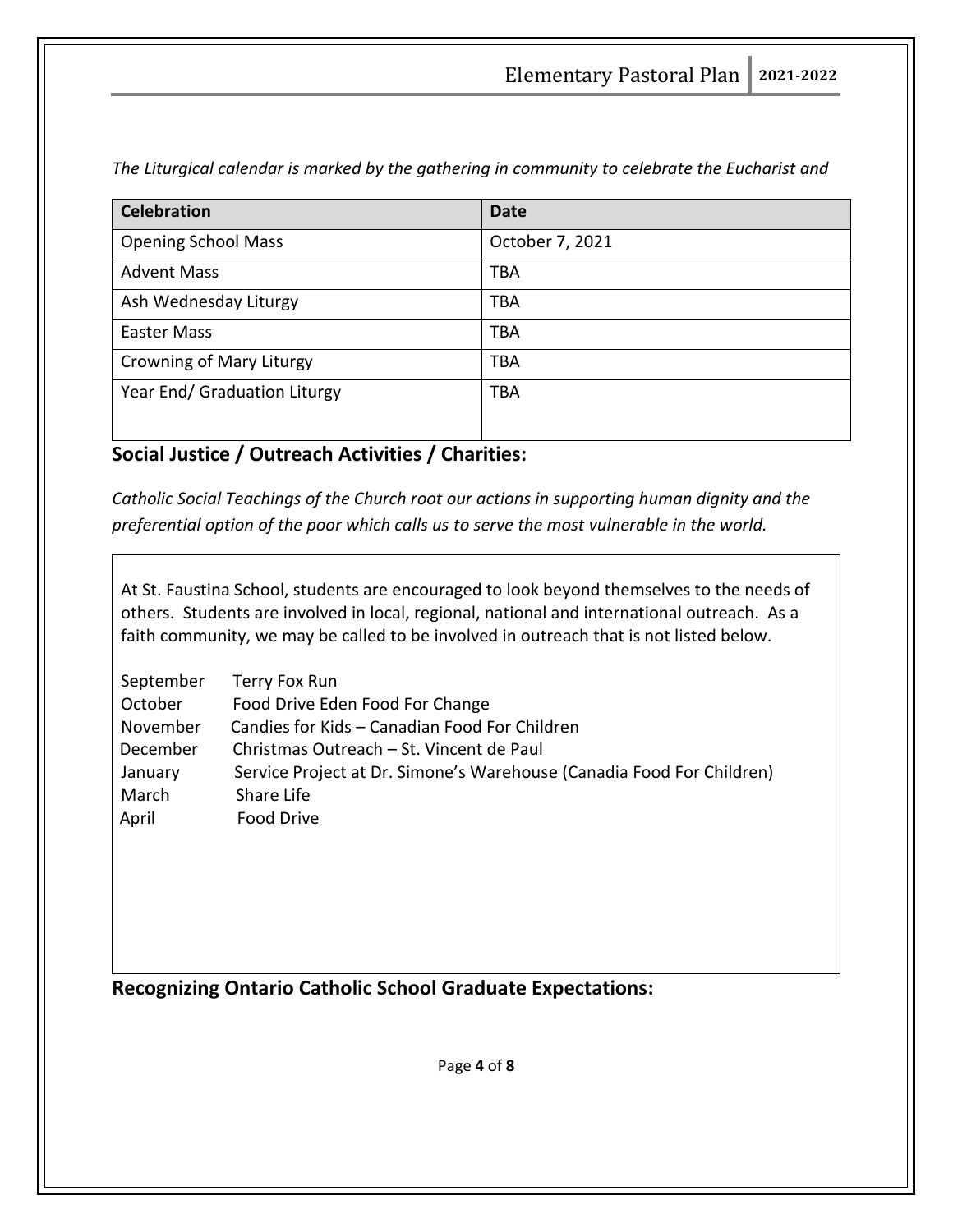*Framed by the Ontario Catholic School Graduate Expectations (OCSGE), our graduates will be effective communicators, reflective thinkers, lifelong learners, collaborative contributors, caring family members, responsible citizens and discerning believers formed in the Catholic faith community.*

St. Faustina School staff strive to instill the values of the Catholic Graduate Expectations into students as they journey in faith to becoming well-rounded members of society.

The Catholic Curriculum resources at all grade levels, contribute to achieving the expectations for all graduating students.

St. Faustina School staff strive to instill the values of the Catholic Graduate Expectations into students as they journey in faith to becoming well-rounded members of society.

The Catholic Curriculum resources at all grade levels, contribute to achieving the expectations for all graduating students.

Some of the ways we highlight these expectations include:

- Ontario Catholic School Graduate Expectations highlighted in monthly virtue assembly
- Ontario Catholic School Graduate Expectations Principal Award highlighted in monthly virtue assembly
- Ontario Catholic School Graduate Expectations are integrated in classroom activities
- The Grade 8 classes reflect on the OCSGE as part of a self-reflection assignment in preparation for graduation from elementary school.

# **Celebrating Virtues:**

*A virtue is a habit or established capacity to perform good actions according to a moral standard. When we practice these virtues, we strengthen them and thereby make the presence of God more and more visible in the world around us.* 

At St. Faustina School, we say a daily prayer for the Virtue of the Month. We have monthly school-wide assemblies to celebrate the virtues and recognize students who have displayed

Page **5** of **8**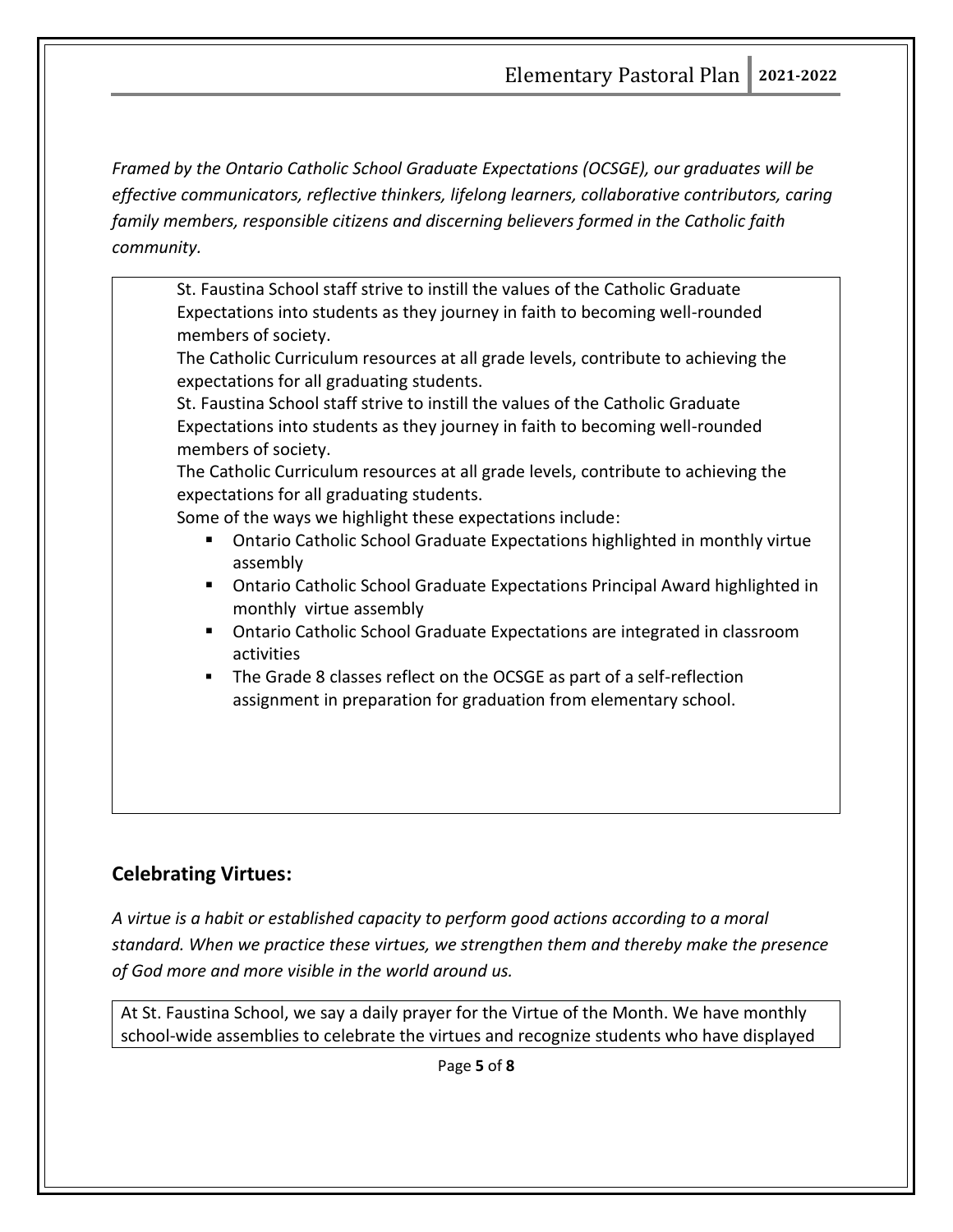the virtues in their daily interactions within the school community. We infuse the virtues in our daily teachings to promote greater awareness of living out the virtues in our lives including:

- Monthly Assemblies celebrating the virtue of the month, including student liturgies
- Students presented with the Living Our Faith Award and Principal's Award
- Virtues are integrated in morning liturgy with students

# **Visible Signs of our Faith:**

*Through symbol and service, we are instruments of God's love whose work within our communities stands as a witness to our faith.* 

St. Faustina School welcomes the community with a faith filled foyer displaying an altar, bible, cross, mural, school banner, Ontario Catholic Graduate Expectations banner, and prayer space for community members who have passed away. Each classroom contains a sacred space including a prayer table and other faith objects. Staff and students of St. Faustina strive to live the Gospel values daily. Through our community service we demonstrate our faith as:

- Stewards of The Earth led by our Eco Team
- Youth Faith Ambassadors led by our Faith In Action Team (FIAT)
- Student Volunteers kindergarten, library, office, and pizza days(post covid) Service Project at Dr. Simone's Warehouse

# **Resource List for Parents/Guardians:**

• **Religious Education Curriculum -** [Ontario Religious Education Curriculum](https://iceont.ca/curriculum/)

Page **6** of **8**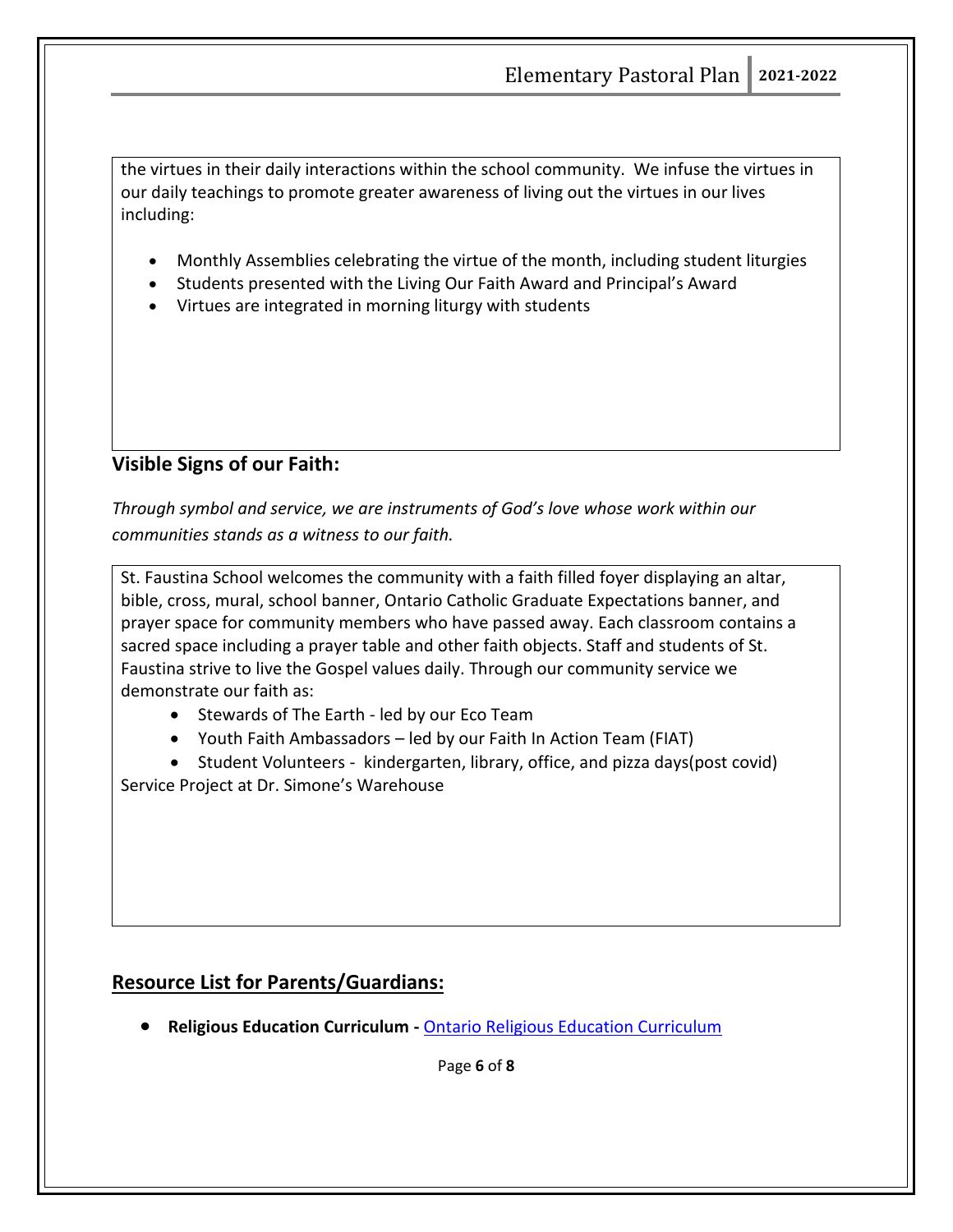- **Family Life Curriculum** [Ontario Family Life Curriculum](https://iceont.ca/curriculum/)
- **Fully Alive Program information -** [Ontario Bishops' information on Fully Alive](http://acbo.on.ca/educational-resources/)
- **Encyclical Letter "Fratelli Tutti"-** [Fratelli Tutti](https://www.vatican.va/content/francesco/en/encyclicals/documents/papa-francesco_20201003_enciclica-fratelli-tutti.html)
- **National Centre for Truth and Reconciliation -** [National Centre for Truth and](https://nctr.ca/)  **[Reconciliation](https://nctr.ca/)**
- **[Catholic Education Week 2021](https://www.youtube.com/watch?v=FU9eEExbkZw) Video Message Catholic Education Week 2021**

#### **Resource List for Schools:**

#### **Board**

- **Multi-Year Strategic Plan -** [Multi-Year Strategic Plan 2019-2023](https://www3.dpcdsb.org/Documents/2019-23%20MYSP%20Flyer%20FINAL.pdf)
- **Renewing The Promise -** [Renewing The Promise](https://iceont.ca/renewing-the-promise-2/)
- **Encyclical Letter "Fratelli Tutti"-** [Fratelli Tutti](https://www.vatican.va/content/francesco/en/encyclicals/documents/papa-francesco_20201003_enciclica-fratelli-tutti.html)
- **National Centre for Truth and Reconciliation -** [National Centre for Truth and](https://nctr.ca/)  **[Reconciliation](https://nctr.ca/)**
- **Catholic Education Week 2021 Video Message –** [Catholic Education Week 2021](https://www.youtube.com/watch?v=FU9eEExbkZw)

#### **School-Based**

**St. Faustina School website<http://www.dpcdsb.org/FAUST>**